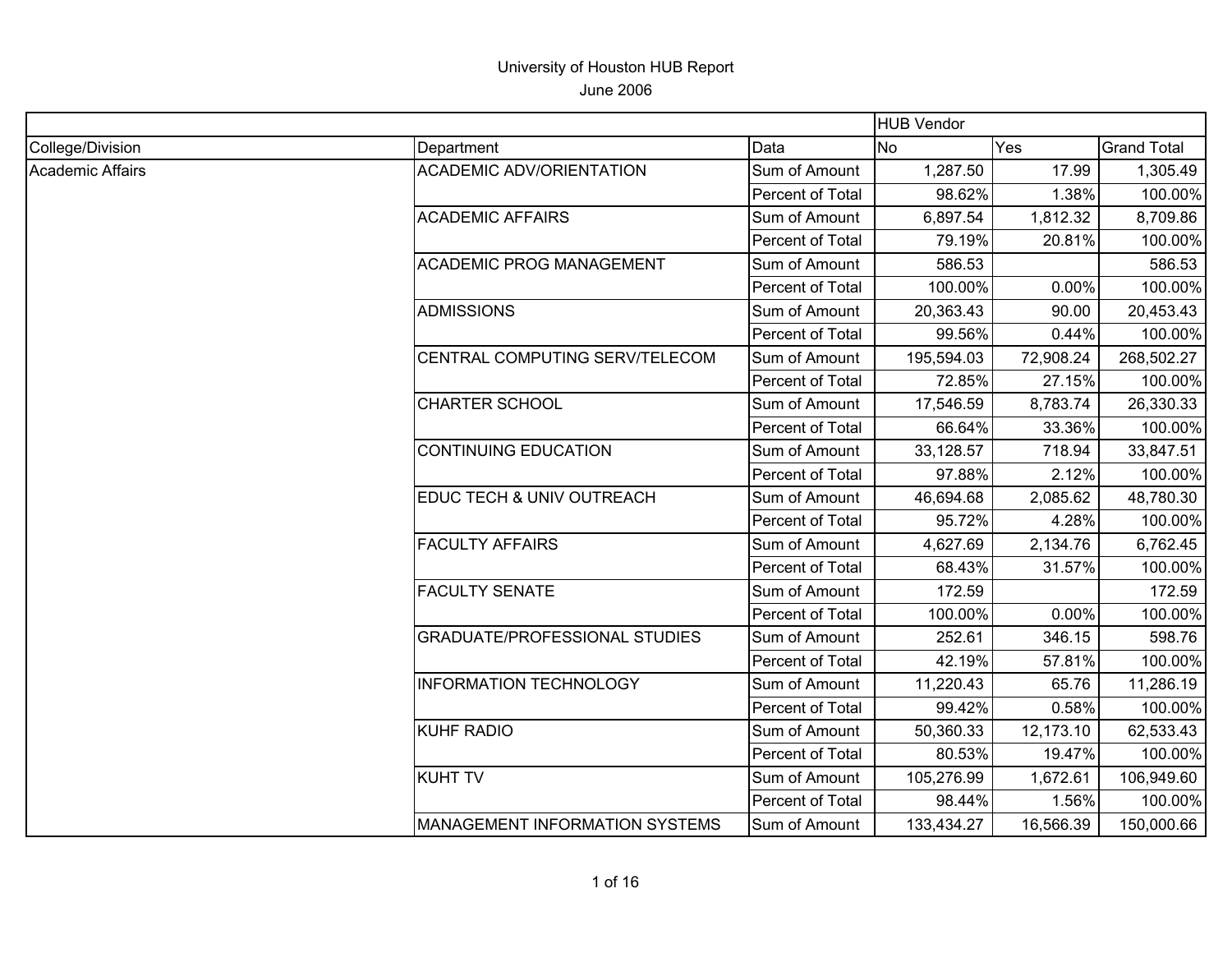|                                   |                                       |                  | <b>HUB Vendor</b> |            |                    |
|-----------------------------------|---------------------------------------|------------------|-------------------|------------|--------------------|
| College/Division                  | Department                            | Data             | <b>No</b>         | Yes        | <b>Grand Total</b> |
| <b>Academic Affairs</b>           | <b>MANAGEMENT INFORMATION SYSTEMS</b> | Percent of Total | 88.96%            | 11.04%     | 100.00%            |
|                                   | POLICY AND PLANNING ANALYSIS          | Sum of Amount    | 4,261.60          | 216.42     | 4,478.02           |
|                                   |                                       | Percent of Total | 95.17%            | 4.83%      | 100.00%            |
|                                   | <b>REGISTRATION AND ACADEMIC RECO</b> | Sum of Amount    | 24,768.88         | 36.50      | 24,805.38          |
|                                   |                                       | Percent of Total | 99.85%            | 0.15%      | 100.00%            |
|                                   | <b>SCHOLARS COMMUNITY</b>             | Sum of Amount    | 48.32             |            | 48.32              |
|                                   |                                       | Percent of Total | 100.00%           | 0.00%      | 100.00%            |
|                                   | SCHOLARSHIPS AND FINANCIAL AID        | Sum of Amount    | 2,733.96          | 270.00     | 3,003.96           |
|                                   |                                       | Percent of Total | 91.01%            | 8.99%      | 100.00%            |
|                                   | <b>SECURITY AND DISASTER RECOVERY</b> | Sum of Amount    | 9.97              | 305.61     | 315.58             |
|                                   |                                       | Percent of Total | 3.16%             | 96.84%     | 100.00%            |
|                                   | TECHNOLOGY SUPPORT SERVICES           | Sum of Amount    | 73,048.98         | 39,947.76  | 112,996.74         |
|                                   |                                       | Percent of Total | 64.65%            | 35.35%     | 100.00%            |
|                                   | UNDERGRADUATE STUDIES                 | Sum of Amount    | 283.59            | 1,466.73   | 1,750.32           |
|                                   |                                       | Percent of Total | 16.20%            | 83.80%     | 100.00%            |
| Academic Affairs Sum of Amount    |                                       |                  | 732,599.08        | 161,618.64 | 894,217.72         |
| Academic Affairs Percent of Total |                                       |                  | 81.93%            | 18.07%     | 100.00%            |
| Administration and Finance        | <b>ADMIN - FINANCIAL SVCS</b>         | Sum of Amount    | 5,274.94          | 920.49     | 6,195.43           |
|                                   |                                       | Percent of Total | 85.14%            | 14.86%     | 100.00%            |
|                                   | <b>ADMINISTRATION &amp; FINANCE</b>   | Sum of Amount    | 1,258.65          | 73.00      | 1,331.65           |
|                                   |                                       | Percent of Total | 94.52%            | 5.48%      | 100.00%            |
|                                   | AVCIAVP-ADMINISTRATION                | Sum of Amount    | 3,531.00          | 250.00     | 3,781.00           |
|                                   |                                       | Percent of Total | 93.39%            | 6.61%      | 100.00%            |
|                                   | <b>BUDGET</b>                         | Sum of Amount    |                   | 1,051.34   | 1,051.34           |
|                                   |                                       | Percent of Total | 0.00%             | 100.00%    | 100.00%            |
|                                   | <b>ENVIRONMENTAL HEALTH RISK MGMT</b> | Sum of Amount    | 17,176.79         |            | 17,176.79          |
|                                   |                                       | Percent of Total | 100.00%           | 0.00%      | 100.00%            |
|                                   | <b>FACILITIES &amp; PLANNING</b>      | Sum of Amount    | 1,620,240.09      | 534,768.58 | 2,155,008.67       |
|                                   |                                       | Percent of Total | 75.18%            | 24.82%     | 100.00%            |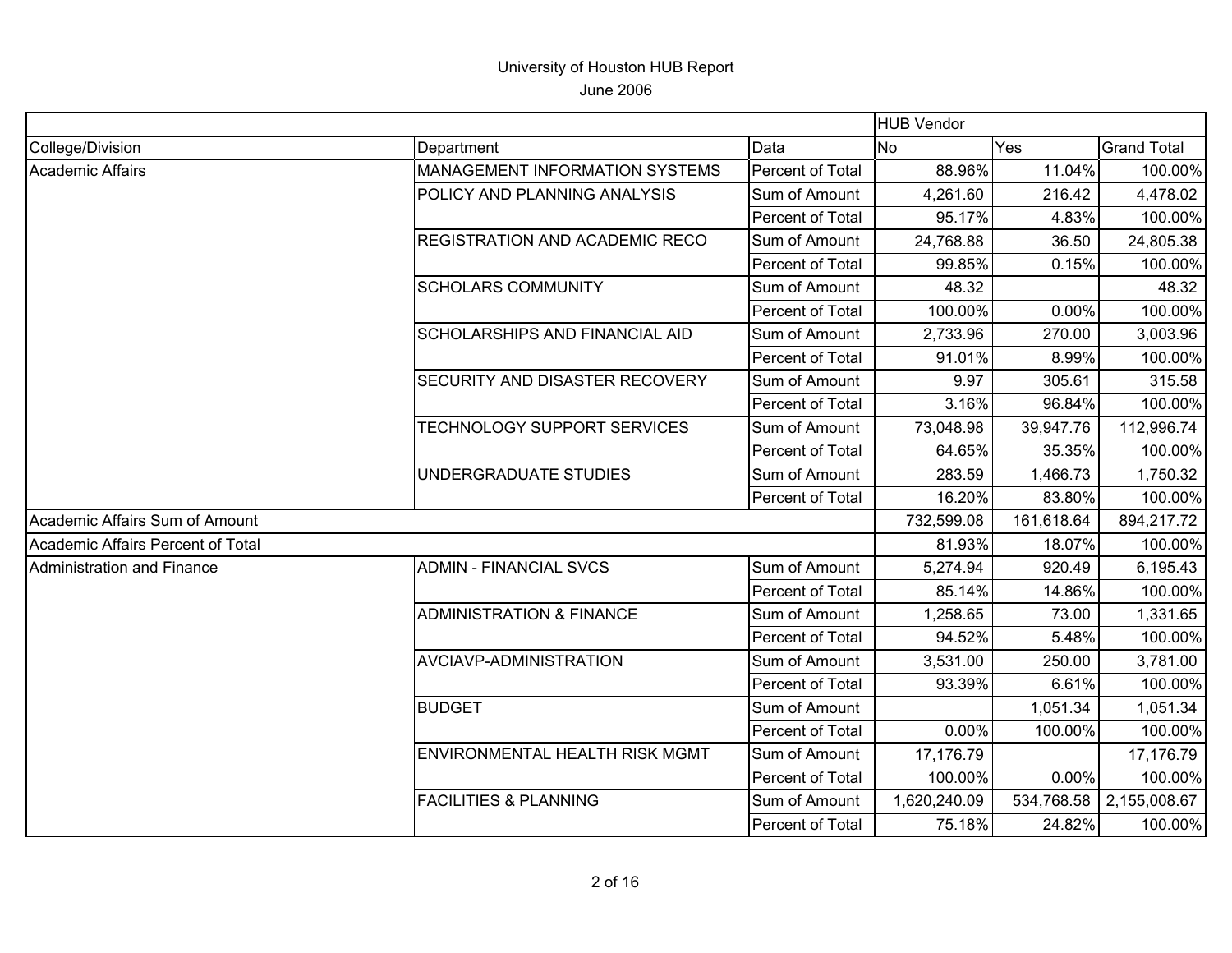|                            |                          |                  | <b>HUB Vendor</b> |           |                    |
|----------------------------|--------------------------|------------------|-------------------|-----------|--------------------|
| College/Division           | Department               | Data             | <b>No</b>         | Yes       | <b>Grand Total</b> |
| Administration and Finance | <b>FINANCE</b>           | Sum of Amount    | 1,467.01          | 4,804.88  | 6,271.89           |
|                            |                          | Percent of Total | 23.39%            | 76.61%    | 100.00%            |
|                            | <b>HUB PROGRAMS</b>      | Sum of Amount    | 343.90            | 1,003.15  | 1,347.05           |
|                            |                          | Percent of Total | 25.53%            | 74.47%    | 100.00%            |
|                            | <b>HUMAN RESOURCES</b>   | Sum of Amount    | 4,970.23          | (180.88)  | 4,789.35           |
|                            |                          | Percent of Total | 103.78%           | $-3.78%$  | 100.00%            |
|                            | <b>INST - FINANCE</b>    | Sum of Amount    | 9,450.00          |           | 9,450.00           |
|                            |                          | Percent of Total | 100.00%           | 0.00%     | 100.00%            |
|                            | <b>INST - PLANT</b>      | Sum of Amount    | 124,632.33        |           | 124,632.33         |
|                            |                          | Percent of Total | 100.00%           | 0.00%     | 100.00%            |
|                            | ONE CARD PROGRAM         | Sum of Amount    | 48,765.92         | 11.07     | 48,776.99          |
|                            |                          | Percent of Total | 99.98%            | 0.02%     | 100.00%            |
|                            | PARKING & TRANSPORTATION | Sum of Amount    | 52,609.22         | 526.93    | 53,136.15          |
|                            |                          | Percent of Total | 99.01%            | 0.99%     | 100.00%            |
|                            | PHY PLANT-ADMINISTRATION | Sum of Amount    | 58,608.27         | 14,178.96 | 72,787.23          |
|                            |                          | Percent of Total | 80.52%            | 19.48%    | 100.00%            |
|                            | PHY PLANT-AUTOMOTIVE     | Sum of Amount    | 5,949.70          | 4,900.47  | 10,850.17          |
|                            |                          | Percent of Total | 54.84%            | 45.16%    | 100.00%            |
|                            | PHY PLANT-BLDG MAINT     | Sum of Amount    | 48,318.31         | 28,678.06 | 76,996.37          |
|                            |                          | Percent of Total | 62.75%            | 37.25%    | 100.00%            |
|                            | PHY PLANT-CUSTODIAL SVCS | Sum of Amount    | 9,175.66          |           | 9,175.66           |
|                            |                          | Percent of Total | 100.00%           | 0.00%     | 100.00%            |
|                            | PHY PLANT-GROUNDS MAINT  | Sum of Amount    | 6,081.80          |           | 6,081.80           |
|                            |                          | Percent of Total | 100.00%           | 0.00%     | 100.00%            |
|                            | PHY PLANT-SOLID WASTE    | Sum of Amount    | 2,863.10          |           | 2,863.10           |
|                            |                          | Percent of Total | 100.00%           | 0.00%     | 100.00%            |
|                            | PHY PLANT-UTILITIES      | Sum of Amount    | 175,265.97        | 5,781.78  | 181,047.75         |
|                            |                          | Percent of Total | 96.81%            | 3.19%     | 100.00%            |
|                            | <b>POLICE</b>            | Sum of Amount    | 15,218.90         | 7,717.25  | 22,936.15          |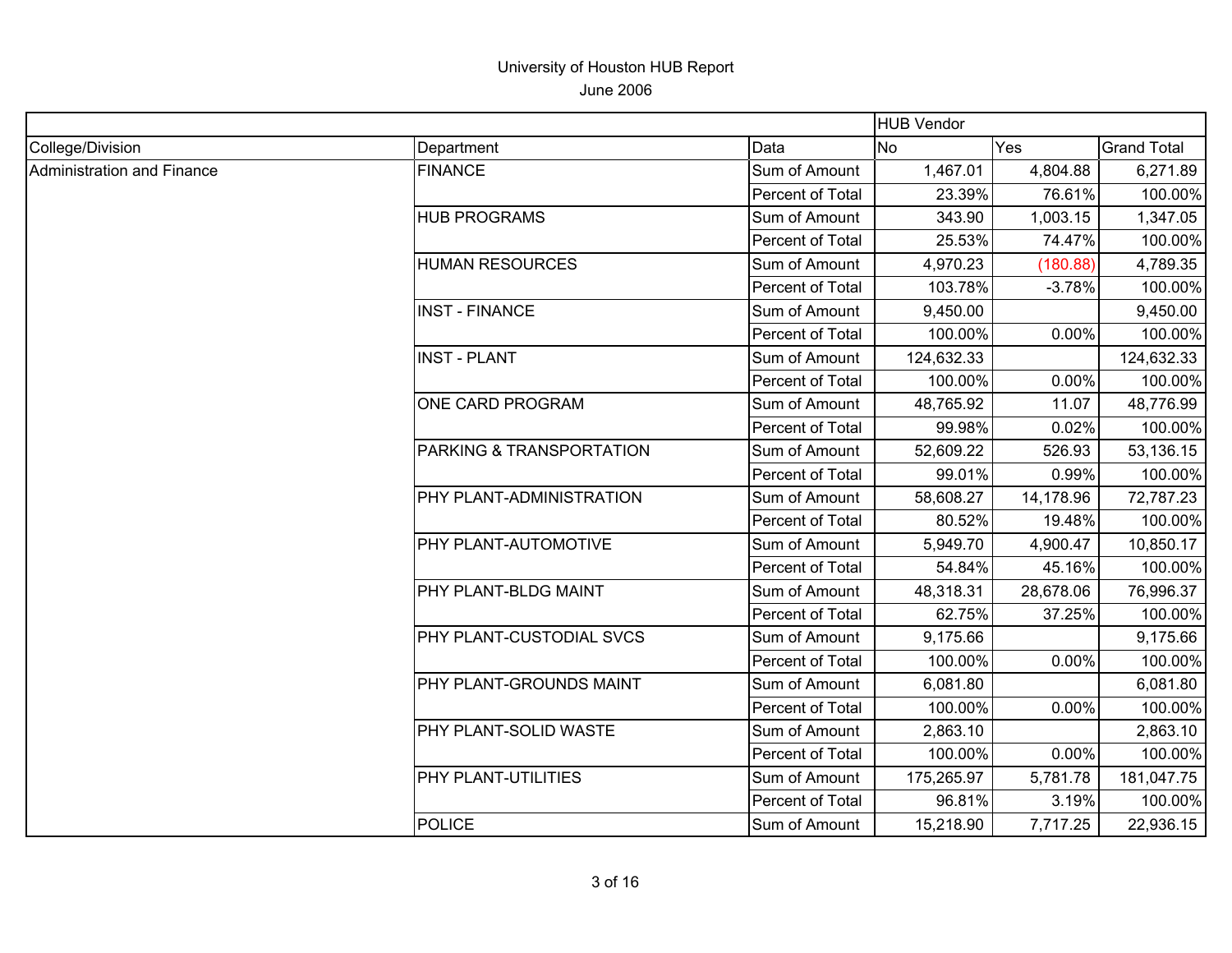|                                             |                                  |                  | <b>HUB Vendor</b> |            |                    |
|---------------------------------------------|----------------------------------|------------------|-------------------|------------|--------------------|
| College/Division                            | Department                       | Data             | IN <sub>O</sub>   | Yes        | <b>Grand Total</b> |
| Administration and Finance                  | <b>POLICE</b>                    | Percent of Total | 66.35%            | 33.65%     | 100.00%            |
|                                             | POSTAL SERVICES                  | Sum of Amount    | 3,496.94          | 220.00     | 3,716.94           |
|                                             |                                  | Percent of Total | 94.08%            | 5.92%      | 100.00%            |
|                                             | <b>PRINTING</b>                  | Sum of Amount    | 26,855.34         | 98.86      | 26,954.20          |
|                                             |                                  | Percent of Total | 99.63%            | 0.37%      | 100.00%            |
|                                             | PURCHASED UTILITIES              | Sum of Amount    | 6,048.52          |            | 6,048.52           |
|                                             |                                  | Percent of Total | 100.00%           | 0.00%      | 100.00%            |
|                                             | STUDENT FINANCIAL SERVICES       | Sum of Amount    | 15,479.35         | 1,411.66   | 16,891.01          |
|                                             |                                  | Percent of Total | 91.64%            | 8.36%      | 100.00%            |
| Administration and Finance Sum of Amount    |                                  |                  | 2,263,081.94      | 606,215.60 | 2,869,297.54       |
| Administration and Finance Percent of Total |                                  |                  | 78.87%            | 21.13%     | 100.00%            |
| Architecture                                | <b>DEAN, ARCHITECTURE</b>        | Sum of Amount    | 16,250.77         | 1,269.65   | 17,520.42          |
|                                             |                                  | Percent of Total | 92.75%            | 7.25%      | 100.00%            |
| Architecture Sum of Amount                  |                                  |                  | 16,250.77         | 1,269.65   | 17,520.42          |
| Architecture Percent of Total               |                                  |                  | 92.75%            | 7.25%      | 100.00%            |
| <b>Business Administration</b>              | ACCOUNTANCY AND TAXATION         | Sum of Amount    | 1,265.63          | 1,066.02   | 2,331.65           |
|                                             |                                  | Percent of Total | 54.28%            | 45.72%     | 100.00%            |
|                                             | CBA CAREER SERVICES CTR          | Sum of Amount    | 233.01            |            | 233.01             |
|                                             |                                  | Percent of Total | 100.00%           | 0.00%      | 100.00%            |
|                                             | CTR FOR ENTREPRENEURSHIP & INN   | Sum of Amount    | 2,377.29          | 432.98     | 2,810.27           |
|                                             |                                  | Percent of Total | 84.59%            | 15.41%     | 100.00%            |
|                                             | CTR FOR EXECUTIVE DEVELOPMENT    | Sum of Amount    | 2,319.91          | 2,702.70   | 5,022.61           |
|                                             |                                  | Percent of Total | 46.19%            | 53.81%     | 100.00%            |
|                                             | DEAN, BUSINESS ADMINISTRATION    | Sum of Amount    | 41,823.33         | 10,075.46  | 51,898.79          |
|                                             |                                  | Percent of Total | 80.59%            | 19.41%     | 100.00%            |
|                                             | DECISION AND INFORMATION SCIEN   | Sum of Amount    | 873.30            |            | 873.30             |
|                                             |                                  | Percent of Total | 100.00%           | 0.00%      | 100.00%            |
|                                             | <b>EXECUTIVE DEGREE PROGRAMS</b> | Sum of Amount    | 40,077.98         | 1,127.63   | 41,205.61          |
|                                             |                                  | Percent of Total | 97.26%            | 2.74%      | 100.00%            |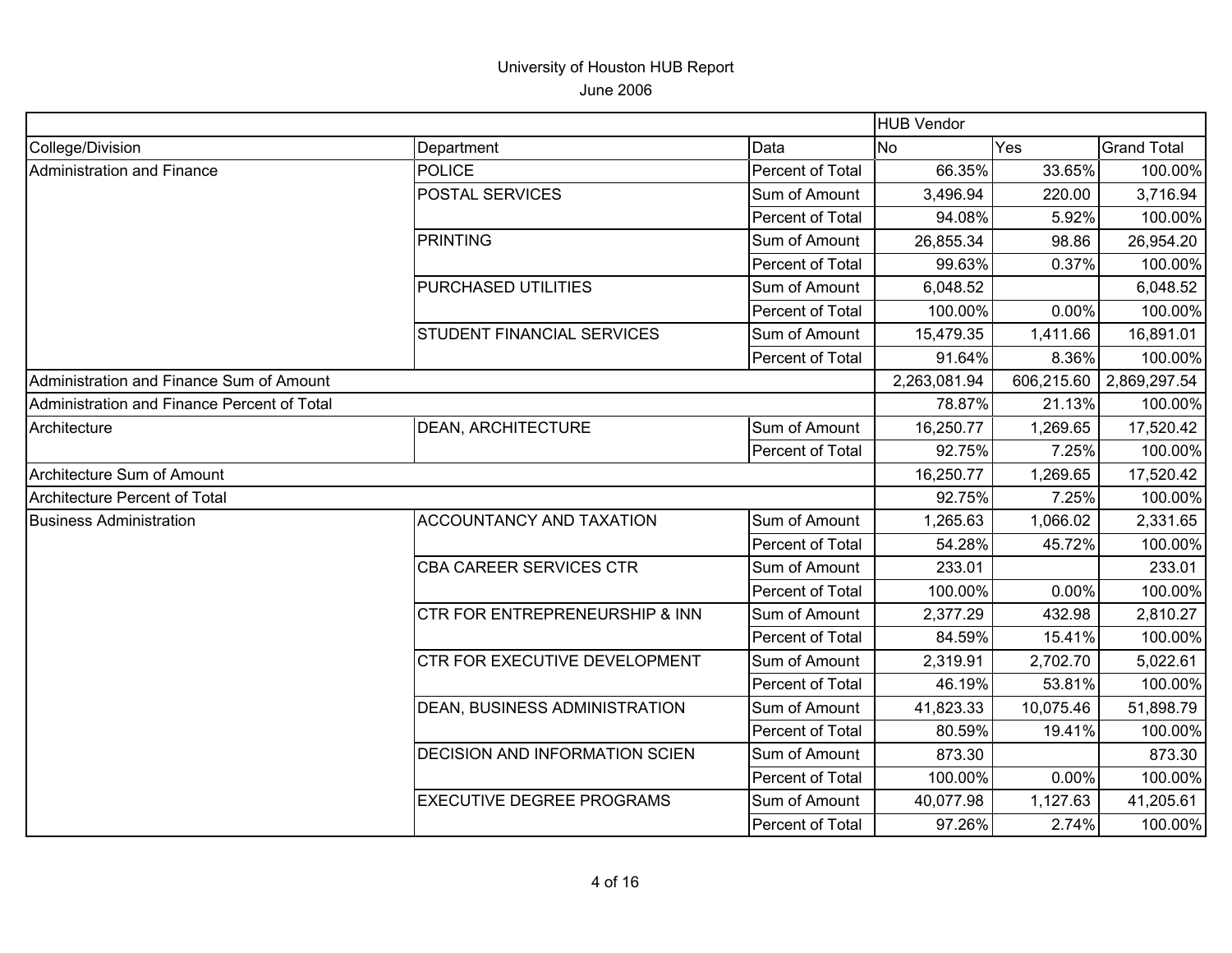|                                          |                                           | <b>HUB Vendor</b> |            |           |                    |
|------------------------------------------|-------------------------------------------|-------------------|------------|-----------|--------------------|
| College/Division                         | Department                                | Data              | <b>No</b>  | Yes       | <b>Grand Total</b> |
| <b>Business Administration</b>           | <b>FINANCE</b>                            | Sum of Amount     | 536.31     | 812.63    | 1,348.94           |
|                                          |                                           | Percent of Total  | 39.76%     | 60.24%    | 100.00%            |
|                                          | GULF COAST SMALL BUS. DEVEL CE            | Sum of Amount     | 4,272.11   | 2,387.61  | 6,659.72           |
|                                          |                                           | Percent of Total  | 64.15%     | 35.85%    | 100.00%            |
|                                          | MANAGEMENT                                | Sum of Amount     | 365.52     | 1,764.20  | 2,129.72           |
|                                          |                                           | Percent of Total  | 17.16%     | 82.84%    | 100.00%            |
|                                          | <b>MARKETING</b>                          | Sum of Amount     | 19,899.40  | 1,015.59  | 20,914.99          |
|                                          |                                           | Percent of Total  | 95.14%     | 4.86%     | 100.00%            |
|                                          | RESEARCH AND INSTR COMPUTING S            | Sum of Amount     | 10,767.60  | 14,587.05 | 25,354.65          |
|                                          |                                           | Percent of Total  | 42.47%     | 57.53%    | 100.00%            |
|                                          | UNDERGRAD BUSINESS PROG                   | Sum of Amount     | 5,390.14   | 377.72    | 5,767.86           |
|                                          |                                           | Percent of Total  | 93.45%     | 6.55%     | 100.00%            |
| Business Administration Sum of Amount    |                                           |                   | 130,201.53 | 36,349.59 | 166,551.12         |
| Business Administration Percent of Total |                                           |                   | 78.18%     | 21.82%    | 100.00%            |
| Education                                | CENTER FOR INFO TECH IN EDUCATION         | Sum of Amount     | 10,020.01  | 113.04    | 10,133.05          |
|                                          |                                           | Percent of Total  | 98.88%     | 1.12%     | 100.00%            |
|                                          | <b>CONSISTENCY MGMT &amp; COOP DISCIP</b> | Sum of Amount     | 40,978.46  | 4,566.95  | 45,545.41          |
|                                          |                                           | Percent of Total  | 89.97%     | 10.03%    | 100.00%            |
|                                          | <b>CURRICULUM AND INSTRUCTION</b>         | Sum of Amount     | 21,545.95  | 3,763.36  | 25,309.31          |
|                                          |                                           | Percent of Total  | 85.13%     | 14.87%    | 100.00%            |
|                                          | <b>DEAN, EDUCATION</b>                    | Sum of Amount     | 10,867.76  | 13,080.77 | 23,948.53          |
|                                          |                                           | Percent of Total  | 45.38%     | 54.62%    | 100.00%            |
|                                          | EDU. LEADERSHIP & CULTURAL STU            | Sum of Amount     | 9,830.19   | 6,715.70  | 16,545.89          |
|                                          |                                           | Percent of Total  | 59.41%     | 40.59%    | 100.00%            |
|                                          | EDUCATIONAL PSYCHOLOGY                    | Sum of Amount     | 7,441.03   | 1,280.98  | 8,722.01           |
|                                          |                                           | Percent of Total  | 85.31%     | 14.69%    | 100.00%            |
|                                          | HEALTH AND HUMAN PERFORMANCE              | Sum of Amount     | 32,124.30  | 7,486.29  | 39,610.59          |
|                                          |                                           | Percent of Total  | 81.10%     | 18.90%    | 100.00%            |
|                                          | HUMAN DEVELOPMENT LAB                     | Sum of Amount     | 2,727.05   | 57.21     | 2,784.26           |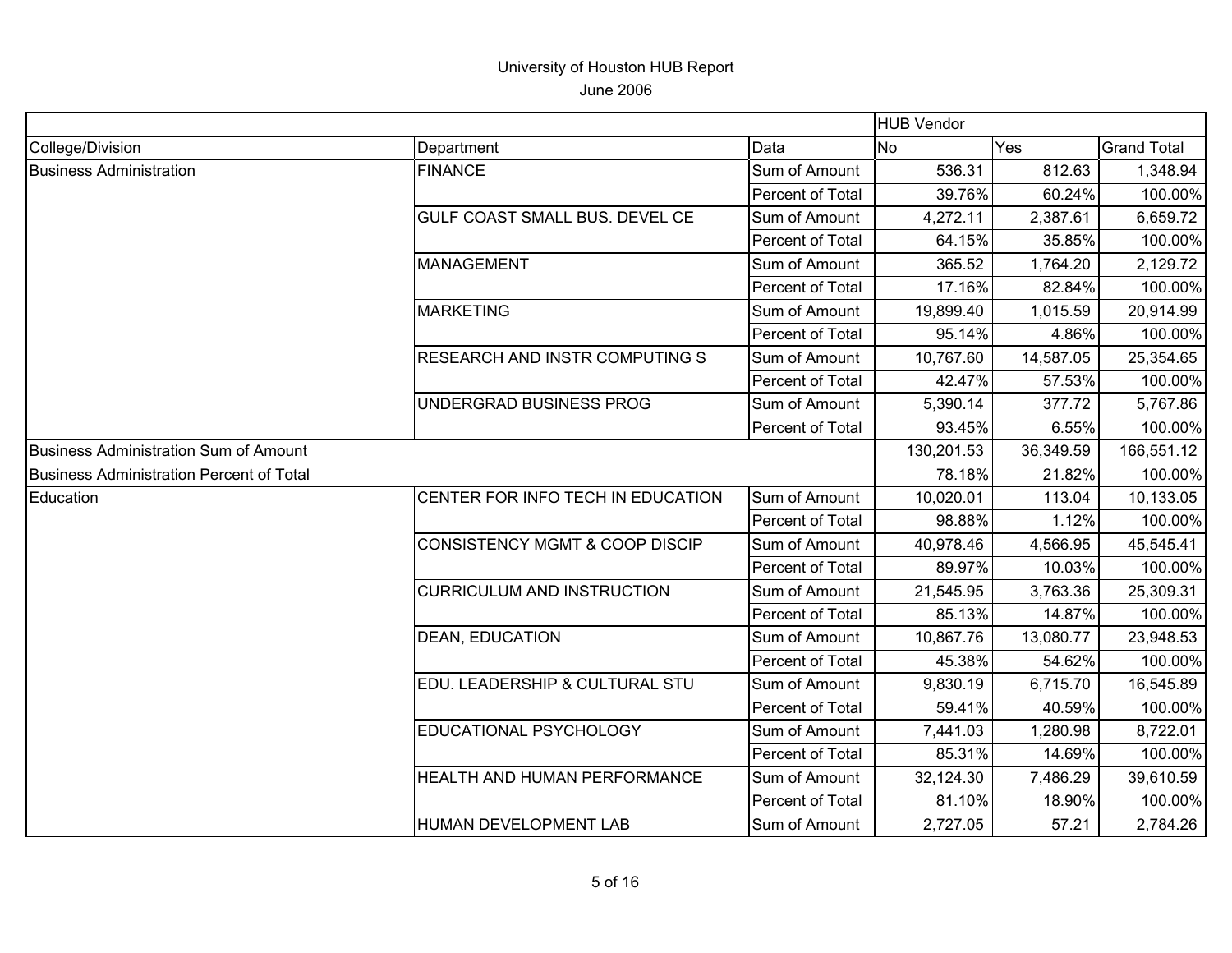|                                   |                                    |                         | <b>HUB Vendor</b> |           |                    |
|-----------------------------------|------------------------------------|-------------------------|-------------------|-----------|--------------------|
| College/Division                  | Department                         | Data                    | No                | Yes       | <b>Grand Total</b> |
| Education                         | HUMAN DEVELOPMENT LAB              | <b>Percent of Total</b> | 97.95%            | 2.05%     | 100.00%            |
|                                   | TEACHER EDUCATION AND CERTIFIC     | Sum of Amount           | 389.75            |           | 389.75             |
|                                   |                                    | Percent of Total        | 100.00%           | 0.00%     | 100.00%            |
|                                   | TEX CTR FOR UNIV/SCHOOL PRTSHP     | Sum of Amount           | 10,977.47         | 36.03     | 11,013.50          |
|                                   |                                    | Percent of Total        | 99.67%            | 0.33%     | 100.00%            |
| Education Sum of Amount           |                                    |                         | 146,901.97        | 37,100.33 | 184,002.30         |
| <b>Education Percent of Total</b> |                                    |                         | 79.84%            | 20.16%    | 100.00%            |
| Engineering                       | <b>CHEMICAL ENGINEERING</b>        | Sum of Amount           | 35,582.57         | 5,444.53  | 41,027.10          |
|                                   |                                    | Percent of Total        | 86.73%            | 13.27%    | 100.00%            |
|                                   | <b>CIVIL ENGINEERING</b>           | Sum of Amount           | 25,545.51         | 711.28    | 26,256.79          |
|                                   |                                    | Percent of Total        | 97.29%            | 2.71%     | 100.00%            |
|                                   | COMPOSITE ENGR APPLICATIONS CT     | Sum of Amount           | 103.25            |           | 103.25             |
|                                   |                                    | Percent of Total        | 100.00%           | 0.00%     | 100.00%            |
|                                   | <b>CTR FOR INNOVATIVE GROUTING</b> | Sum of Amount           | 5,400.23          |           | 5,400.23           |
|                                   |                                    | Percent of Total        | 100.00%           | 0.00%     | 100.00%            |
|                                   | <b>DEAN, ENGINEERING</b>           | Sum of Amount           | 26,683.92         | 18,664.48 | 45,348.40          |
|                                   |                                    | Percent of Total        | 58.84%            | 41.16%    | 100.00%            |
|                                   | <b>ELECTRICAL ENGINEERING</b>      | Sum of Amount           | 109,850.59        | 2,111.80  | 111,962.39         |
|                                   |                                    | Percent of Total        | 98.11%            | 1.89%     | 100.00%            |
|                                   | <b>ENGINEERING SERVICES</b>        | Sum of Amount           | 2,143.22          | 331.87    | 2,475.09           |
|                                   |                                    | Percent of Total        | 86.59%            | 13.41%    | 100.00%            |
|                                   | <b>INDUSTRIAL ENGINEERING</b>      | Sum of Amount           | 3,993.42          | 24,106.74 | 28,100.16          |
|                                   |                                    | Percent of Total        | 14.21%            | 85.79%    | 100.00%            |
|                                   | <b>MECHANICAL ENGINEERING</b>      | Sum of Amount           | 32,173.63         | 4,916.71  | 37,090.34          |
|                                   |                                    | Percent of Total        | 86.74%            | 13.26%    | 100.00%            |
|                                   | SW PUBLIC TECHNOLOGY CENTER        | Sum of Amount           | 5,583.94          |           | 5,583.94           |
|                                   |                                    | Percent of Total        | 100.00%           | 0.00%     | 100.00%            |
| Engineering Sum of Amount         |                                    |                         | 247,060.28        | 56,287.41 | 303,347.69         |
| Engineering Percent of Total      |                                    |                         | 81.44%            | 18.56%    | 100.00%            |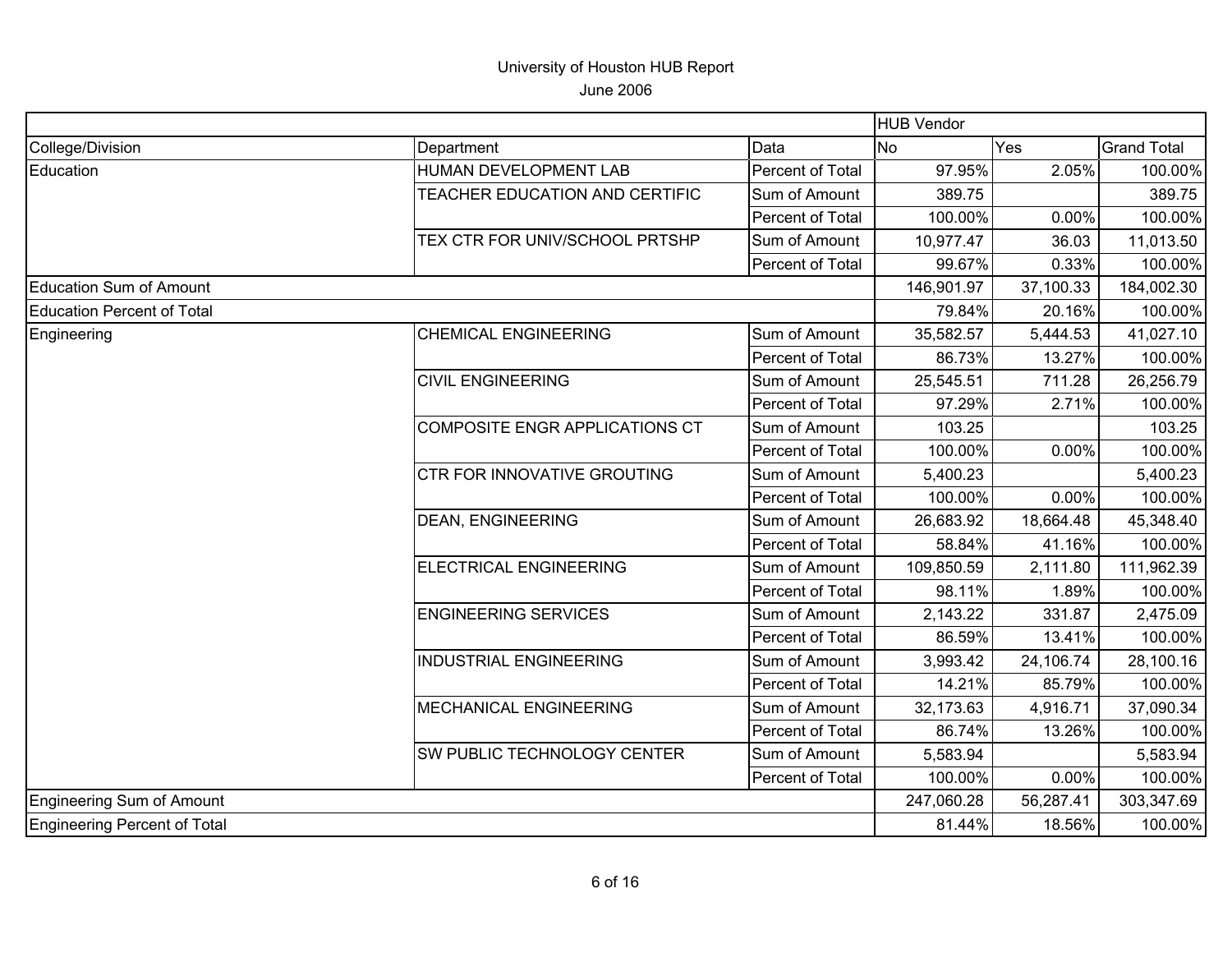|                                                  |                                |                  | <b>HUB Vendor</b> |           |                    |
|--------------------------------------------------|--------------------------------|------------------|-------------------|-----------|--------------------|
| College/Division                                 | Department                     | Data             | <b>No</b>         | Yes       | <b>Grand Total</b> |
| <b>Graduate School of Social Work</b>            | <b>AMERICAN HUMANICS</b>       | Sum of Amount    | 118.00            | 32.51     | 150.51             |
|                                                  |                                | Percent of Total | 78.40%            | 21.60%    | 100.00%            |
|                                                  | CENTER FOR ORG RESEARCH & EFFE | Sum of Amount    | 33.70             | 123.06    | 156.76             |
|                                                  |                                | Percent of Total | 21.50%            | 78.50%    | 100.00%            |
|                                                  | <b>DEAN, SOCIAL WORK</b>       | Sum of Amount    | 523.24            | 432.06    | 955.30             |
|                                                  |                                | Percent of Total | 54.77%            | 45.23%    | 100.00%            |
|                                                  | <b>FIELD OFFICE</b>            | Sum of Amount    |                   | 440.03    | 440.03             |
|                                                  |                                | Percent of Total | 0.00%             | 100.00%   | 100.00%            |
|                                                  | <b>ODSPR</b>                   | Sum of Amount    | 337.09            | 477.86    | 814.95             |
|                                                  |                                | Percent of Total | 41.36%            | 58.64%    | 100.00%            |
|                                                  | PHD PROGRAM                    | Sum of Amount    | 847.08            |           | 847.08             |
|                                                  |                                | Percent of Total | 100.00%           | 0.00%     | 100.00%            |
|                                                  | SOC WRK ACADEMY FOR RSRCH/PRAC | Sum of Amount    | 14,834.56         | 2,598.29  | 17,432.85          |
|                                                  |                                | Percent of Total | 85.10%            | 14.90%    | 100.00%            |
| Graduate School of Social Work Sum of Amount     |                                |                  | 16,693.67         | 4,103.81  | 20,797.48          |
| Graduate School of Social Work Percent of Total  |                                |                  | 80.27%            | 19.73%    | 100.00%            |
| Honors College                                   | DEAN, HONORS COLLEGE           | Sum of Amount    | 20,573.55         | 1,043.23  | 21,616.78          |
|                                                  |                                | Percent of Total | 95.17%            | 4.83%     | 100.00%            |
|                                                  | <b>HONORS COLLEGE</b>          | Sum of Amount    | 218.97            |           | 218.97             |
|                                                  |                                | Percent of Total | 100.00%           | 0.00%     | 100.00%            |
| Honors College Sum of Amount                     |                                |                  | 20,792.52         | 1,043.23  | 21,835.75          |
| Honors College Percent of Total                  |                                |                  | 95.22%            | 4.78%     | 100.00%            |
| Hotel and Restaurant Management                  | DEAN, HOTEL & RESTAURANT MANAG | Sum of Amount    | 6,195.76          |           | 6,195.76           |
|                                                  |                                | Percent of Total | 100.00%           | 0.00%     | 100.00%            |
|                                                  | HOTEL AND RESTAURANT MANAGEMEN | Sum of Amount    | 79,531.50         |           | 79,531.50          |
|                                                  |                                | Percent of Total | 100.00%           | 0.00%     | 100.00%            |
| Hotel and Restaurant Management Sum of Amount    |                                |                  | 85,727.26         |           | 85,727.26          |
| Hotel and Restaurant Management Percent of Total |                                |                  | 100.00%           | 0.00%     | 100.00%            |
| Law Center                                       | DEAN, LAW                      | Sum of Amount    | 44,632.42         | 85,951.14 | 130,583.56         |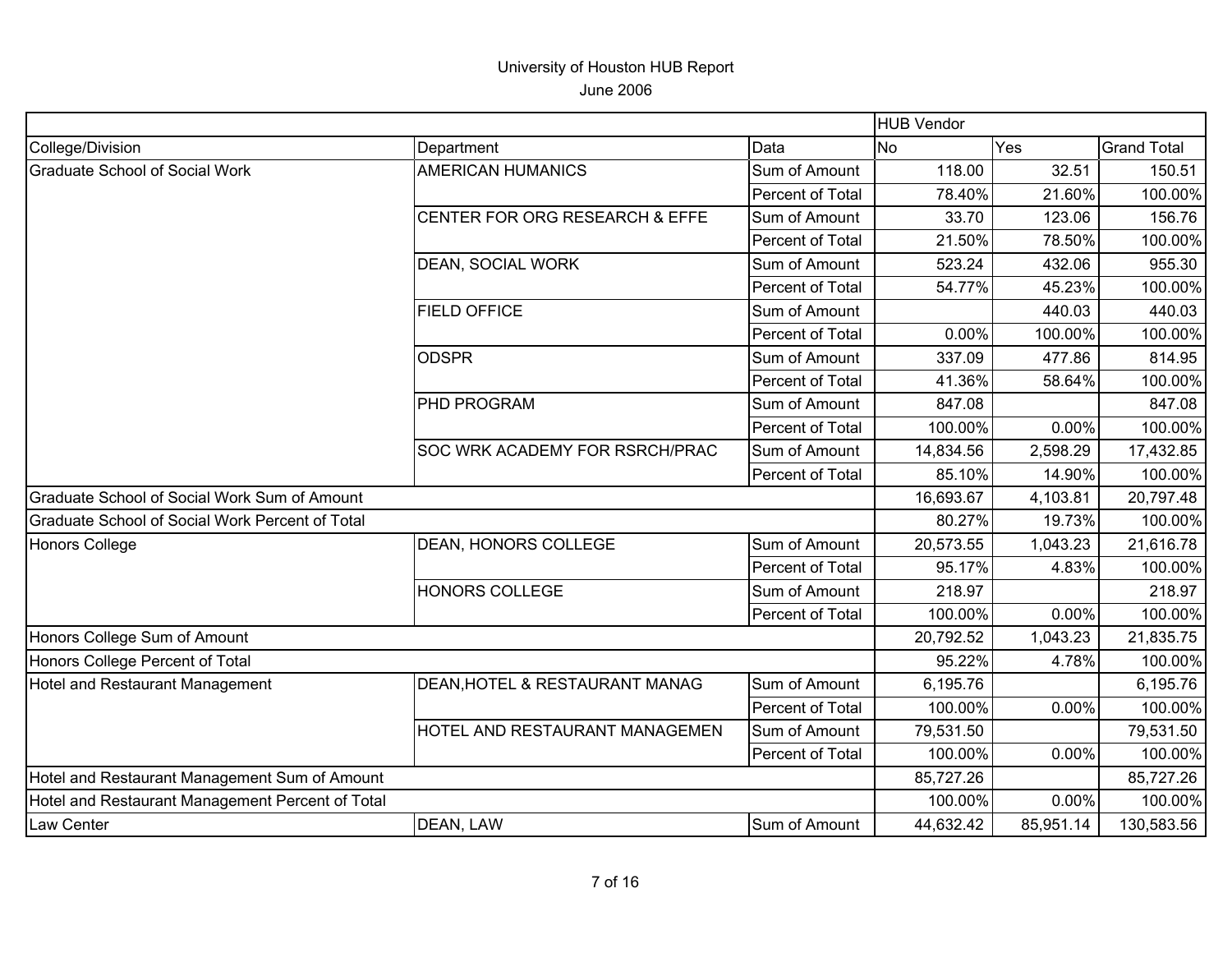|                                  |                                 |                  | <b>HUB Vendor</b> |           |                    |
|----------------------------------|---------------------------------|------------------|-------------------|-----------|--------------------|
| College/Division                 | Department                      | Data             | No.               | Yes       | <b>Grand Total</b> |
| Law Center                       | DEAN, LAW                       | Percent of Total | 34.18%            | 65.82%    | 100.00%            |
|                                  | LAW INFORMATION TECHNOLOGY      | Sum of Amount    | 10,486.62         | 11,332.66 | 21,819.28          |
|                                  |                                 | Percent of Total | 48.06%            | 51.94%    | 100.00%            |
|                                  | <b>LAW LIBRARY</b>              | Sum of Amount    | 12,594.56         | 60.26     | 12,654.82          |
|                                  |                                 | Percent of Total | 99.52%            | 0.48%     | 100.00%            |
| Law Center Sum of Amount         |                                 |                  | 67,713.60         | 97,344.06 | 165,057.66         |
| Law Center Percent of Total      |                                 |                  | 41.02%            | 58.98%    | 100.00%            |
| Liberal Arts and Social Sciences | <b>AEROSPACE STUDIES</b>        | Sum of Amount    | 2,748.91          | 347.14    | 3,096.05           |
|                                  |                                 | Percent of Total | 88.79%            | 11.21%    | 100.00%            |
|                                  | AFRICAN-AMERICAN STUDIES        | Sum of Amount    | 6,894.19          | 3,256.38  | 10,150.57          |
|                                  |                                 | Percent of Total | 67.92%            | 32.08%    | 100.00%            |
|                                  | <b>ANTHROPOLOGY</b>             | Sum of Amount    | 25.40             | 549.37    | 574.77             |
|                                  |                                 | Percent of Total | 4.42%             | 95.58%    | 100.00%            |
|                                  | <b>ART</b>                      | Sum of Amount    | 10,202.93         | 4,796.86  | 14,999.79          |
|                                  |                                 | Percent of Total | 68.02%            | 31.98%    | 100.00%            |
|                                  | <b>ARTE PUBLICO</b>             | Sum of Amount    | 44,334.30         | 612.04    | 44,946.34          |
|                                  |                                 | Percent of Total | 98.64%            | 1.36%     | 100.00%            |
|                                  | <b>BAND</b>                     | Sum of Amount    | 13,346.93         |           | 13,346.93          |
|                                  |                                 | Percent of Total | 100.00%           | 0.00%     | 100.00%            |
|                                  | <b>BLAFFER GALLERY</b>          | Sum of Amount    | 25,309.82         | 503.99    | 25,813.81          |
|                                  |                                 | Percent of Total | 98.05%            | 1.95%     | 100.00%            |
|                                  | CENTER FOR PUBLIC POLICY        | Sum of Amount    | 24.09             | 3,167.38  | 3,191.47           |
|                                  |                                 | Percent of Total | 0.75%             | 99.25%    | 100.00%            |
|                                  | COMMUNICATION                   | Sum of Amount    | 5,428.75          | 388.55    | 5,817.30           |
|                                  |                                 | Percent of Total | 93.32%            | 6.68%     | 100.00%            |
|                                  | <b>COMMUNICATIONS DISORDERS</b> | Sum of Amount    | 8,226.45          | 634.29    | 8,860.74           |
|                                  |                                 | Percent of Total | 92.84%            | 7.16%     | 100.00%            |
|                                  | DEAN, LIBERAL ARTS & SOC SCI    | Sum of Amount    | 17,840.92         | 2,550.86  | 20,391.78          |
|                                  |                                 | Percent of Total | 87.49%            | 12.51%    | 100.00%            |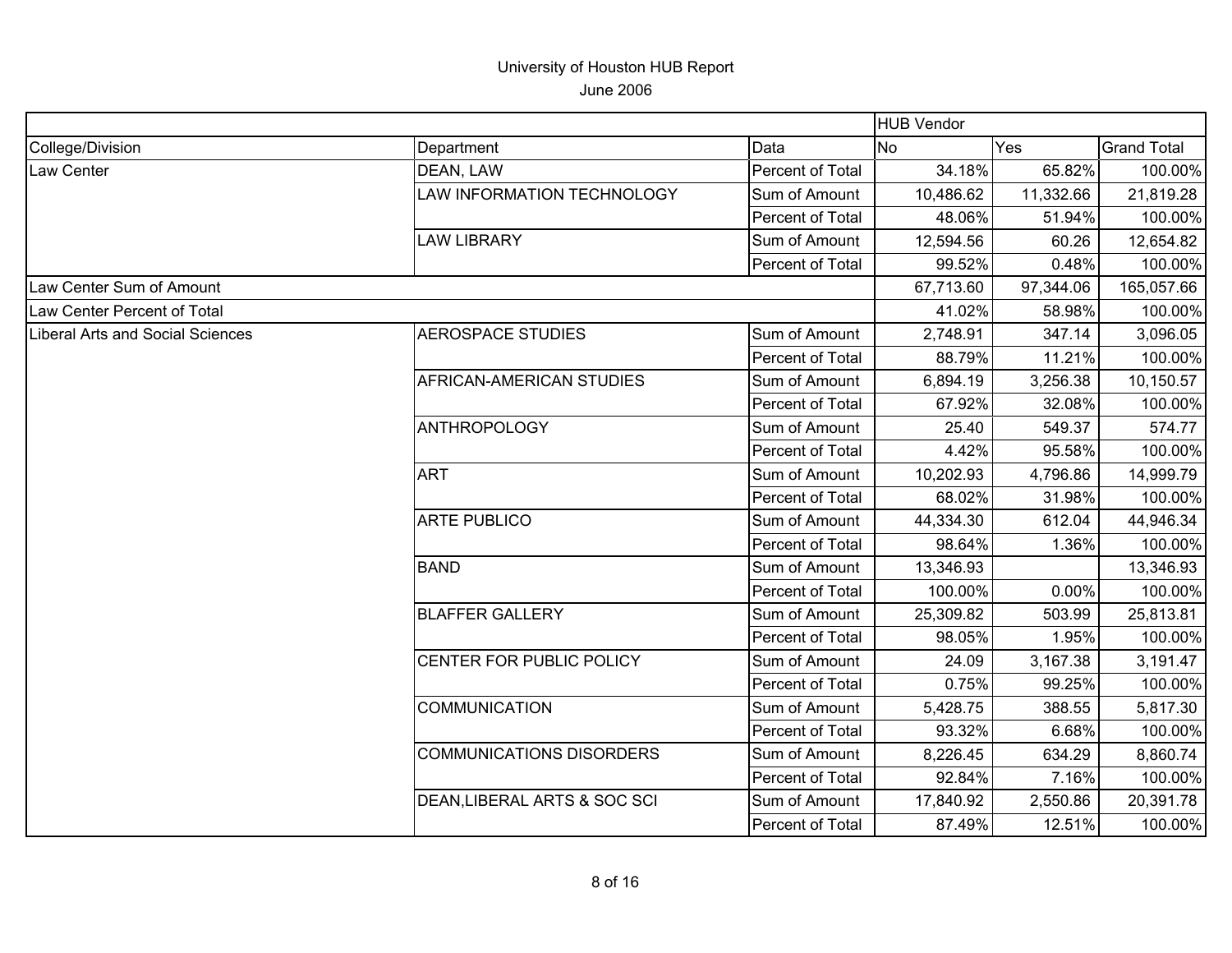|                                                |                                       |                  | <b>HUB Vendor</b> |           |                    |
|------------------------------------------------|---------------------------------------|------------------|-------------------|-----------|--------------------|
| College/Division                               | Department                            | Data             | No                | Yes       | <b>Grand Total</b> |
| Liberal Arts and Social Sciences               | <b>ECONOMICS</b>                      | Sum of Amount    | 703.59            | 2,900.07  | 3,603.66           |
|                                                |                                       | Percent of Total | 19.52%            | 80.48%    | 100.00%            |
|                                                | <b>ENGLISH</b>                        | Sum of Amount    | 10,065.61         | 2,441.46  | 12,507.07          |
|                                                |                                       | Percent of Total | 80.48%            | 19.52%    | 100.00%            |
|                                                | <b>HISTORY</b>                        | Sum of Amount    | 2,930.64          | 494.79    | 3,425.43           |
|                                                |                                       | Percent of Total | 85.56%            | 14.44%    | 100.00%            |
|                                                | <b>MEXICAN-AMERICAN STUDIES</b>       | Sum of Amount    | 2,741.85          | 3,741.02  | 6,482.87           |
|                                                |                                       | Percent of Total | 42.29%            | 57.71%    | 100.00%            |
|                                                | MILITARY SCIENCE                      | Sum of Amount    | 5,061.33          | 759.80    | 5,821.13           |
|                                                |                                       | Percent of Total | 86.95%            | 13.05%    | 100.00%            |
|                                                | <b>MODERN AND CLASSICAL LANGUAGES</b> | Sum of Amount    | 388.82            | 3,106.52  | 3,495.34           |
|                                                |                                       | Percent of Total | 11.12%            | 88.88%    | 100.00%            |
|                                                | <b>MUSIC</b>                          | Sum of Amount    | 32,311.06         | 2,766.54  | 35,077.60          |
|                                                |                                       | Percent of Total | 92.11%            | 7.89%     | 100.00%            |
|                                                | <b>PHILOSOPHY</b>                     | Sum of Amount    | 265.16            |           | 265.16             |
|                                                |                                       | Percent of Total | 100.00%           | 0.00%     | 100.00%            |
|                                                | POLITICAL SCIENCE                     | Sum of Amount    | 4,949.31          | 1,953.23  | 6,902.54           |
|                                                |                                       | Percent of Total | 71.70%            | 28.30%    | 100.00%            |
|                                                | <b>PSYCHOLOGY</b>                     | Sum of Amount    | 59,276.70         | 3,639.32  | 62,916.02          |
|                                                |                                       | Percent of Total | 94.22%            | 5.78%     | 100.00%            |
|                                                | <b>SOCIOLOGY</b>                      | Sum of Amount    | 651.46            | 3,188.94  | 3,840.40           |
|                                                |                                       | Percent of Total | 16.96%            | 83.04%    | 100.00%            |
|                                                | <b>THEATRE</b>                        | Sum of Amount    | 16,044.25         | 358.53    | 16,402.78          |
|                                                |                                       | Percent of Total | 97.81%            | 2.19%     | 100.00%            |
|                                                | <b>WOMEN'S STUDIES PROGRAM</b>        | Sum of Amount    | 213.04            | 172.26    | 385.30             |
|                                                |                                       | Percent of Total | 55.29%            | 44.71%    | 100.00%            |
|                                                | <b>WRITING CENTER</b>                 | Sum of Amount    | 523.64            | 1,411.27  | 1,934.91           |
|                                                |                                       | Percent of Total | 27.06%            | 72.94%    | 100.00%            |
| Liberal Arts and Social Sciences Sum of Amount |                                       |                  | 270,509.15        | 43,740.61 | 314,249.76         |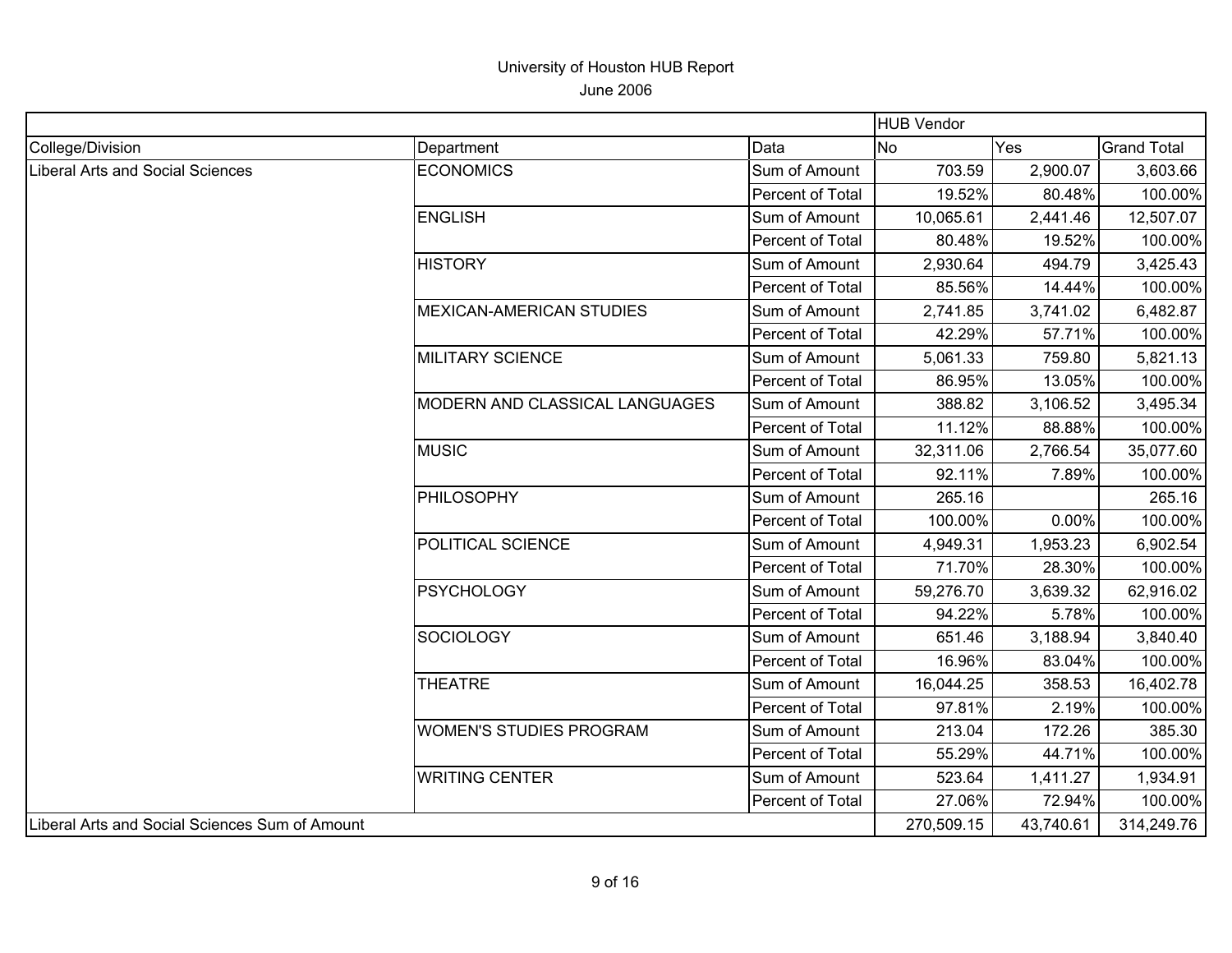|                                                   |                                   |                         | <b>HUB Vendor</b> |            |                    |
|---------------------------------------------------|-----------------------------------|-------------------------|-------------------|------------|--------------------|
| College/Division                                  | Department                        | Data                    | <b>No</b>         | <b>Yes</b> | <b>Grand Total</b> |
| Liberal Arts and Social Sciences Percent of Total |                                   |                         | 86.08%            | 13.92%     | 100.00%            |
| Library                                           | UNIVERSITY LIBRARIES              | Sum of Amount           | 213,184.13        | 13,334.15  | 226,518.28         |
|                                                   | Percent of Total                  |                         | 94.11%            | 5.89%      | 100.00%            |
| Library Sum of Amount                             |                                   |                         | 213,184.13        | 13,334.15  | 226,518.28         |
| Library Percent of Total                          |                                   |                         | 94.11%            | 5.89%      | 100.00%            |
| Natural Science and Mathematics                   | <b>BIOLOGY &amp; BIOCHEMISTRY</b> | Sum of Amount           | 70,319.19         | 2,063.48   | 72,382.67          |
|                                                   |                                   | Percent of Total        | 97.15%            | 2.85%      | 100.00%            |
|                                                   | <b>CHEMISTRY</b>                  | Sum of Amount           | 50,592.51         | 2,935.47   | 53,527.98          |
|                                                   |                                   | Percent of Total        | 94.52%            | 5.48%      | 100.00%            |
|                                                   | <b>COMPUTER SCIENCE</b>           | Sum of Amount           | 4,671.85          | 7,833.50   | 12,505.35          |
|                                                   |                                   | Percent of Total        | 37.36%            | 62.64%     | 100.00%            |
|                                                   | DEAN, NATURAL SCIENCE & MATHE     | Sum of Amount           | 10,273.82         | 641.65     | 10,915.47          |
|                                                   |                                   | Percent of Total        | 94.12%            | 5.88%      | 100.00%            |
|                                                   | <b>GEOLOGY</b>                    | Sum of Amount           | 48,352.13         | 1,141.60   | 49,493.73          |
|                                                   |                                   | Percent of Total        | 97.69%            | 2.31%      | 100.00%            |
|                                                   | <b>IMAQS</b>                      | Sum of Amount           | 46,713.39         | 122,831.00 | 169,544.39         |
|                                                   |                                   | Percent of Total        | 27.55%            | 72.45%     | 100.00%            |
|                                                   | INSTITUTE FOR MOLECULAR DESIGN    | Sum of Amount           | 3,029.60          | 2,793.77   | 5,823.37           |
|                                                   |                                   | Percent of Total        | 52.02%            | 47.98%     | 100.00%            |
|                                                   | <b>MATHEMATICS</b>                | Sum of Amount           | 41,436.11         | 3,164.74   | 44,600.85          |
|                                                   |                                   | Percent of Total        | 92.90%            | 7.10%      | 100.00%            |
|                                                   | PHYSICS                           | Sum of Amount           | 91,678.85         | 4,462.51   | 96,141.36          |
|                                                   |                                   | <b>Percent of Total</b> | 95.36%            | 4.64%      | 100.00%            |
| Natural Science and Mathematics Sum of Amount     |                                   |                         | 367,067.45        | 147,867.72 | 514,935.17         |
| Natural Science and Mathematics Percent of Total  |                                   |                         | 71.28%            | 28.72%     | 100.00%            |
| Optometry                                         | DEAN, OPTOMETRY                   | Sum of Amount           | 173,693.93        | 26,938.04  | 200,631.97         |
|                                                   |                                   | Percent of Total        | 86.57%            | 13.43%     | 100.00%            |
|                                                   | OPT VISION SCIENCES               | Sum of Amount           | 111,891.89        | 3,005.55   | 114,897.44         |
|                                                   |                                   | Percent of Total        | 97.38%            | 2.62%      | 100.00%            |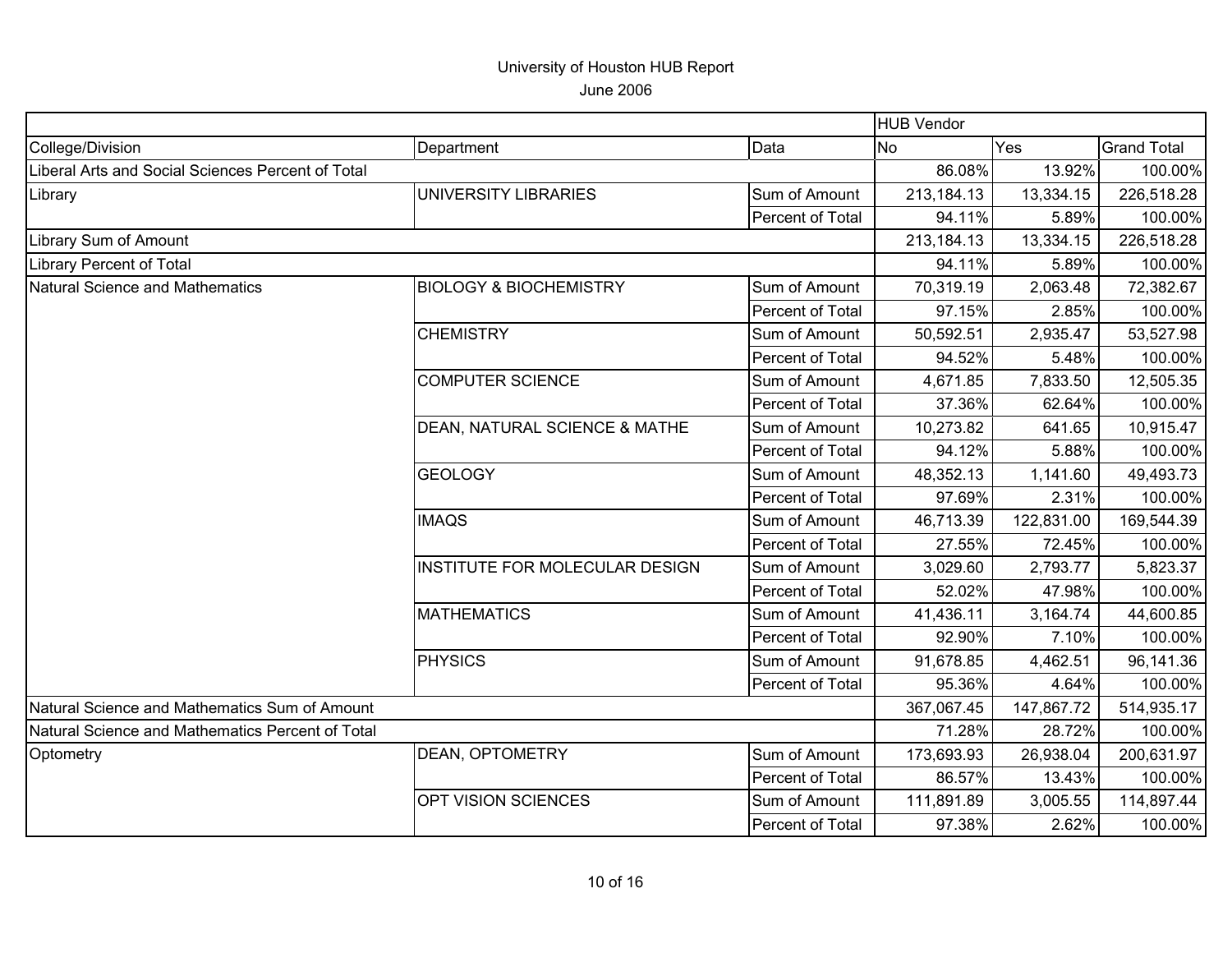|                                   |                                           |                  | HUB Vendor |           |                    |
|-----------------------------------|-------------------------------------------|------------------|------------|-----------|--------------------|
| College/Division                  | Department                                | Data             | <b>No</b>  | Yes       | <b>Grand Total</b> |
| Optometry                         | OPTOMETRY CLINIC                          | Sum of Amount    | 22,761.09  | 3,562.91  | 26,324.00          |
|                                   |                                           | Percent of Total | 86.47%     | 13.53%    | 100.00%            |
| Optometry Sum of Amount           |                                           |                  | 308,346.91 | 33,506.50 | 341,853.41         |
| Optometry Percent of Total        |                                           |                  | 90.20%     | 9.80%     | 100.00%            |
| Pharmacy                          | <b>CLINICAL PHARMACY &amp; ADMINISTRA</b> | Sum of Amount    | 9,187.66   | 2,149.13  | 11,336.79          |
|                                   |                                           | Percent of Total | 81.04%     | 18.96%    | 100.00%            |
|                                   | <b>DEAN, PHARMACY</b>                     | Sum of Amount    | 32,705.01  | 4,129.50  | 36,834.51          |
|                                   |                                           | Percent of Total | 88.79%     | 11.21%    | 100.00%            |
|                                   | <b>INSTITUTE FOR DRUG EDUCATION</b>       | Sum of Amount    | 800.90     |           | 800.90             |
|                                   |                                           | Percent of Total | 100.00%    | 0.00%     | 100.00%            |
|                                   | PHARMACOLOGICAL & PHARMACEUTIC            | Sum of Amount    | 126,424.07 | 909.65    | 127,333.72         |
|                                   |                                           | Percent of Total | 99.29%     | 0.71%     | 100.00%            |
| Pharmacy Sum of Amount            |                                           |                  | 169,117.64 | 7,188.28  | 176,305.92         |
| Pharmacy Percent of Total         |                                           |                  | 95.92%     | 4.08%     | 100.00%            |
| President                         | <b>AFFIRMATIVE ACTION</b>                 | Sum of Amount    | 49.04      | 180.00    | 229.04             |
|                                   |                                           | Percent of Total | 21.41%     | 78.59%    | 100.00%            |
|                                   | <b>CONTRACTS ADMINISTRATION</b>           | Sum of Amount    |            | 408.13    | 408.13             |
|                                   |                                           | Percent of Total | 0.00%      | 100.00%   | 100.00%            |
|                                   | <b>INTERCOLLEGIATE ATHLETICS</b>          | Sum of Amount    | 206,701.17 | 72,356.81 | 279,057.98         |
|                                   |                                           | Percent of Total | 74.07%     | 25.93%    | 100.00%            |
|                                   | OFFICE OF SPECIAL EVENTS                  | Sum of Amount    | 59,711.03  | 7,696.35  | 67,407.38          |
|                                   |                                           | Percent of Total | 88.58%     | 11.42%    | 100.00%            |
|                                   | <b>PRESIDENT</b>                          | Sum of Amount    | 4,297.62   | 646.92    | 4,944.54           |
|                                   |                                           | Percent of Total | 86.92%     | 13.08%    | 100.00%            |
|                                   | <b>STAFF COUNCIL</b>                      | Sum of Amount    | 150.00     |           | 150.00             |
|                                   |                                           | Percent of Total | 100.00%    | 0.00%     | 100.00%            |
| <b>President Sum of Amount</b>    |                                           |                  | 270,908.86 | 81,288.21 | 352,197.07         |
| <b>President Percent of Total</b> |                                           |                  | 76.92%     | 23.08%    | 100.00%            |
| Research                          | ALLIED GEOPHYSICAL LABORATORIE            | Sum of Amount    | 19.49      |           | 19.49              |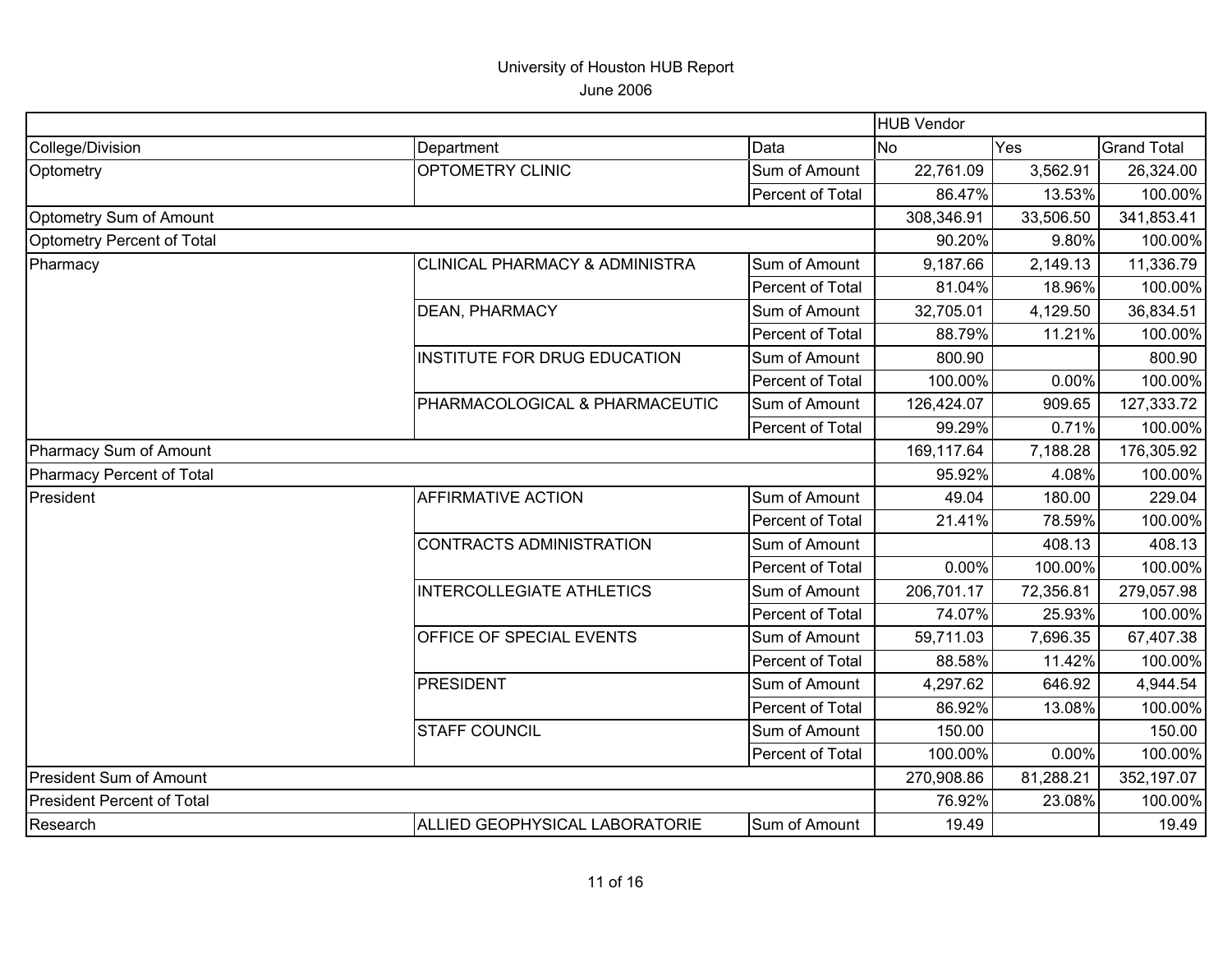|                  |                                    |                  | <b>HUB Vendor</b> |           |                    |
|------------------|------------------------------------|------------------|-------------------|-----------|--------------------|
| College/Division | Department                         | Data             | <b>No</b>         | Yes       | <b>Grand Total</b> |
| Research         | ALLIED GEOPHYSICAL LABORATORIE     | Percent of Total | 100.00%           | $0.00\%$  | 100.00%            |
|                  | ANIMAL CARE OPERATIONS             | Sum of Amount    | 80,496.16         | 4,191.51  | 84,687.67          |
|                  |                                    | Percent of Total | 95.05%            | 4.95%     | 100.00%            |
|                  | CENTER FOR ADVANCED MATERIALS      | Sum of Amount    | 5,461.82          | 598.86    | 6,060.68           |
|                  |                                    | Percent of Total | 90.12%            | 9.88%     | 100.00%            |
|                  | ENVIRONMENTAL INSTIT-HOUSTON       | Sum of Amount    | 2,920.11          |           | 2,920.11           |
|                  |                                    | Percent of Total | 100.00%           | 0.00%     | 100.00%            |
|                  | <b>GRANTS AND CONTRACTS</b>        | Sum of Amount    | 1,311.19          | 5,074.39  | 6,385.58           |
|                  |                                    | Percent of Total | 20.53%            | 79.47%    | 100.00%            |
|                  | <b>HOUSTON COASTAL CENTER</b>      | Sum of Amount    | 1,236.72          | 4,166.79  | 5,403.51           |
|                  |                                    | Percent of Total | 22.89%            | 77.11%    | 100.00%            |
|                  | MAT. RES. SCI & ENGR. CTR          | Sum of Amount    | 8,092.08          | 338.11    | 8,430.19           |
|                  |                                    | Percent of Total | 95.99%            | 4.01%     | 100.00%            |
|                  | OFFICE OF TECHNOLOGY MANAGEMEN     | Sum of Amount    | 4,787.33          | 66.62     | 4,853.95           |
|                  |                                    | Percent of Total | 98.63%            | 1.37%     | 100.00%            |
|                  | <b>RESEARCH</b>                    | Sum of Amount    | 50,227.33         | 2,560.53  | 52,787.86          |
|                  |                                    | Percent of Total | 95.15%            | 4.85%     | 100.00%            |
|                  | <b>RESEARCH FINANCIAL SERVICES</b> | Sum of Amount    | 489.24            | 451.79    | 941.03             |
|                  |                                    | Percent of Total | 51.99%            | 48.01%    | 100.00%            |
|                  | <b>RESEARCH INFORMATION CENTER</b> | Sum of Amount    | 317.90            | 10,240.12 | 10,558.02          |
|                  |                                    | Percent of Total | 3.01%             | 96.99%    | 100.00%            |
|                  | RESEARCH POLICIES/COMP/COMMITT     | Sum of Amount    | 400.79            | 506.80    | 907.59             |
|                  |                                    | Percent of Total | 44.16%            | 55.84%    | 100.00%            |
|                  | SPACE VACUUM EPITAXY CENTER        | Sum of Amount    | 3,244.55          |           | 3,244.55           |
|                  |                                    | Percent of Total | 100.00%           | 0.00%     | 100.00%            |
|                  | SUPER CONDUCT & ADV MATERIALS      | Sum of Amount    | 11,528.57         |           | 11,528.57          |
|                  |                                    | Percent of Total | 100.00%           | 0.00%     | 100.00%            |
|                  | <b>TCSUH</b>                       | Sum of Amount    | 127,240.95        | 712.02    | 127,952.97         |
|                  |                                    | Percent of Total | 99.44%            | 0.56%     | 100.00%            |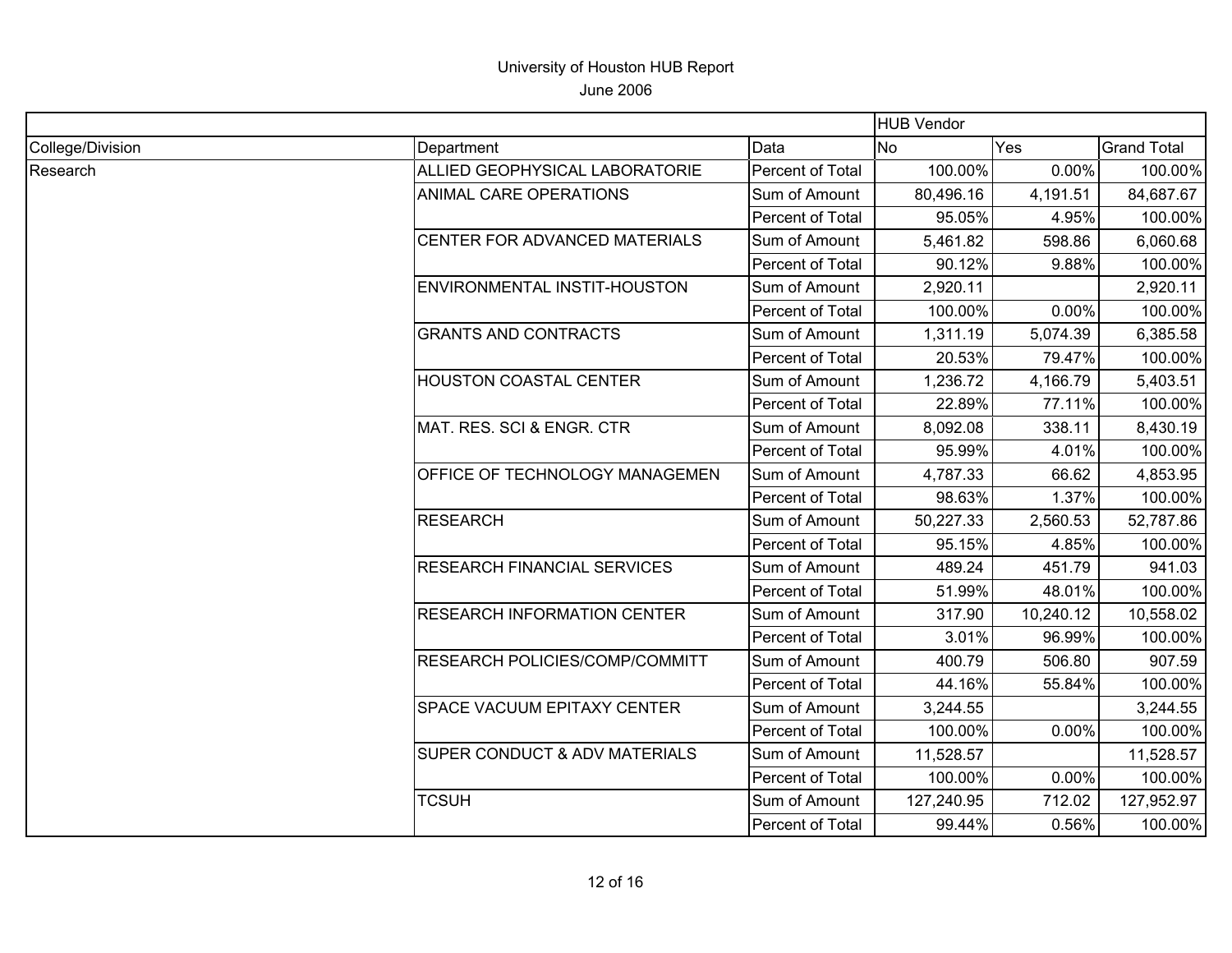|                                  |                                       | <b>HUB Vendor</b> |                  |           |                    |
|----------------------------------|---------------------------------------|-------------------|------------------|-----------|--------------------|
| College/Division                 | Department                            | Data              | Yes<br><b>No</b> |           | <b>Grand Total</b> |
| Research                         | <b>TIMES</b>                          | Sum of Amount     | 111,467.41       | 3,702.39  | 115,169.80         |
|                                  |                                       | Percent of Total  | 96.79%           | 3.21%     | 100.00%            |
|                                  | TX LEARNING/COMPUTATIONAL CTR         | Sum of Amount     | 51,502.17        | 4,913.47  | 56,415.64          |
|                                  |                                       | Percent of Total  | 91.29%           | 8.71%     | 100.00%            |
| Research Sum of Amount           |                                       |                   | 460,743.81       | 37,523.40 | 498,267.21         |
| <b>Research Percent of Total</b> |                                       |                   | 92.47%           | 7.53%     | 100.00%            |
| <b>Student Affairs</b>           | <b>CAMPUS ACTIVITIES</b>              | Sum of Amount     | 19,790.01        | 5,616.36  | 25,406.37          |
|                                  |                                       | Percent of Total  | 77.89%           | 22.11%    | 100.00%            |
|                                  | <b>CAMPUS RECREATION</b>              | Sum of Amount     | 29,489.13        | 5,112.72  | 34,601.85          |
|                                  |                                       | Percent of Total  | 85.22%           | 14.78%    | 100.00%            |
|                                  | CENTER FOR STUDENTS W/DISABILI        | Sum of Amount     | 3,740.00         | 3,979.03  | 7,719.03           |
|                                  |                                       | Percent of Total  | 48.45%           | 51.55%    | 100.00%            |
|                                  | CHILD CARE CENTER                     | Sum of Amount     | 6,033.06         | 184.19    | 6,217.25           |
|                                  |                                       | Percent of Total  | 97.04%           | 2.96%     | 100.00%            |
|                                  | COUNSELING AND PSYCH SVCS             | Sum of Amount     | 1,121.04         | 4,214.95  | 5,335.99           |
|                                  |                                       | Percent of Total  | 21.01%           | 78.99%    | 100.00%            |
|                                  | <b>CULLEN PERFORMANCE HALL</b>        | Sum of Amount     | 16,357.05        |           | 16,357.05          |
|                                  |                                       | Percent of Total  | 100.00%          | 0.00%     | 100.00%            |
|                                  | <b>DEAN OF STUDENTS</b>               | Sum of Amount     | 10,979.16        | 751.80    | 11,730.96          |
|                                  |                                       | Percent of Total  | 93.59%           | 6.41%     | 100.00%            |
|                                  | INT'L STUDENT & SCHOLAR SERVIC        | Sum of Amount     | 41.94            |           | 41.94              |
|                                  |                                       | Percent of Total  | 100.00%          | 0.00%     | 100.00%            |
|                                  | LEARNING AND ASSESSMENT SVCS          | Sum of Amount     | 269.73           |           | 269.73             |
|                                  |                                       | Percent of Total  | 100.00%          | 0.00%     | 100.00%            |
|                                  | LEARNING SUPPORT SERVICES             | Sum of Amount     | 892.58           | 534.76    | 1,427.34           |
|                                  |                                       | Percent of Total  | 62.53%           | 37.47%    | 100.00%            |
|                                  | <b>RELIGION CENTER</b>                | Sum of Amount     | 1,592.11         | 43.08     | 1,635.19           |
|                                  |                                       | Percent of Total  | 97.37%           | 2.63%     | 100.00%            |
|                                  | <b>RESIDENTIAL LIFE &amp; HOUSING</b> | Sum of Amount     | 73,042.17        | 12,236.13 | 85,278.30          |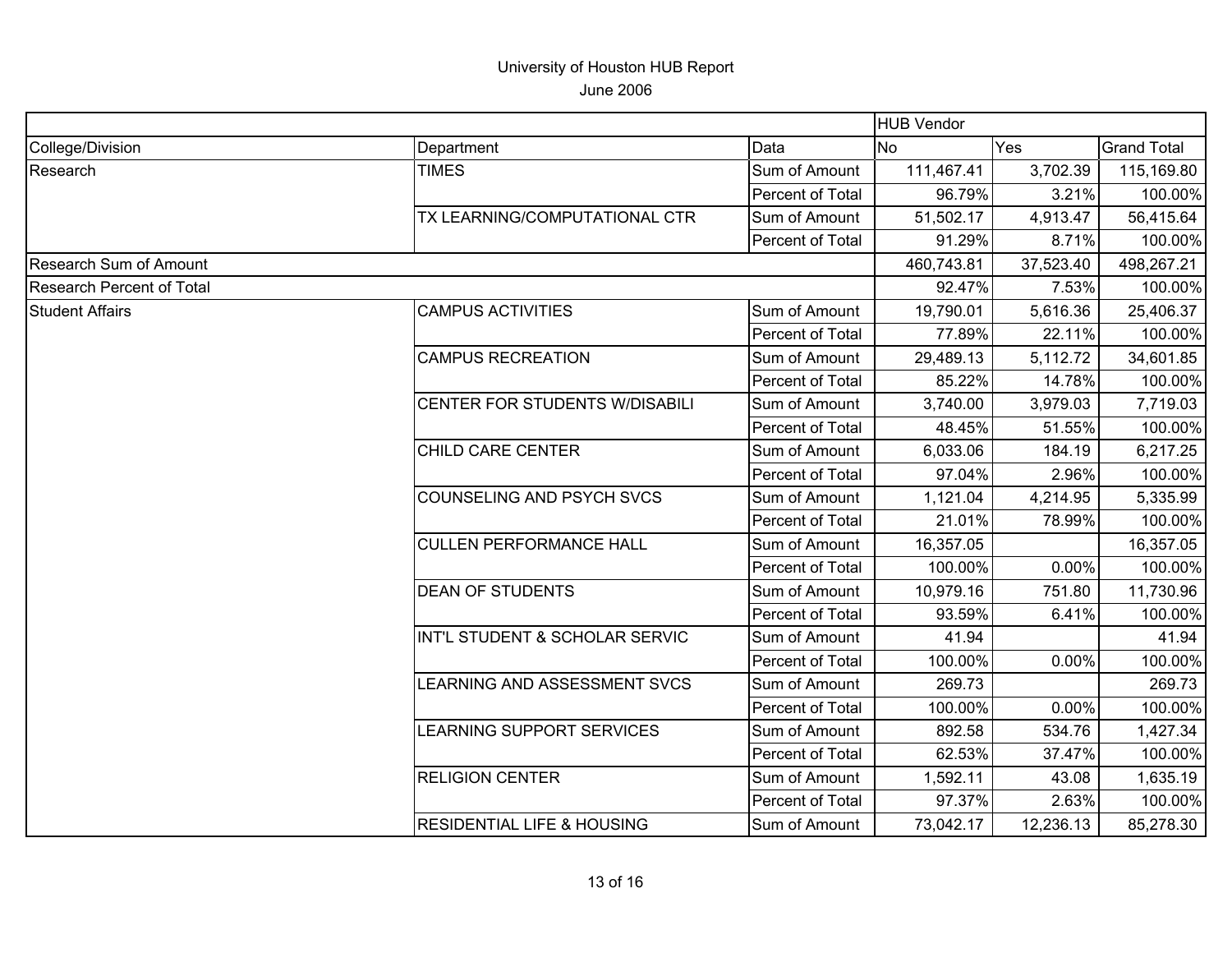|                                         |                                         |                  | <b>HUB Vendor</b> |            |                    |
|-----------------------------------------|-----------------------------------------|------------------|-------------------|------------|--------------------|
| College/Division                        | Department                              | Data             | <b>No</b>         | Yes        | <b>Grand Total</b> |
| <b>Student Affairs</b>                  | <b>RESIDENTIAL LIFE &amp; HOUSING</b>   | Percent of Total | 85.65%            | 14.35%     | 100.00%            |
|                                         | <b>STUDENT AFFAIRS</b>                  | Sum of Amount    | 4,092.42          | 1,332.85   | 5,425.27           |
|                                         |                                         | Percent of Total | 75.43%            | 24.57%     | 100.00%            |
|                                         | <b>STUDENT HEALTH CENTER</b>            | Sum of Amount    | 19,271.57         | 10,774.16  | 30,045.73          |
|                                         |                                         | Percent of Total | 64.14%            | 35.86%     | 100.00%            |
|                                         | <b>STUDENT PHARMACY</b>                 | Sum of Amount    | 5,494.68          |            | 5,494.68           |
|                                         |                                         | Percent of Total | 100.00%           | 0.00%      | 100.00%            |
|                                         | <b>STUDENT PUBLICATIONS</b>             | Sum of Amount    | 52.08             | 153.00     | 205.08             |
|                                         |                                         | Percent of Total | 25.39%            | 74.61%     | 100.00%            |
|                                         | UNIVERSITY CAREER SERVICES              | Sum of Amount    | 988.39            |            | 988.39             |
|                                         |                                         | Percent of Total | 100.00%           | 0.00%      | 100.00%            |
|                                         | UNIVERSITY CENTER                       | Sum of Amount    | 34,555.06         | 9,112.38   | 43,667.44          |
|                                         |                                         | Percent of Total | 79.13%            | 20.87%     | 100.00%            |
|                                         | UNIVERSITY TESTING SERVICES             | Sum of Amount    | 10,071.46         | 376.97     | 10,448.43          |
|                                         |                                         | Percent of Total | 96.39%            | 3.61%      | 100.00%            |
|                                         | <b>VETERAN SERVICES</b>                 | Sum of Amount    | 14.98             |            | 14.98              |
|                                         |                                         | Percent of Total | 100.00%           | 0.00%      | 100.00%            |
| Student Affairs Sum of Amount           |                                         | 237,888.62       | 54,422.38         | 292,311.00 |                    |
| <b>Student Affairs Percent of Total</b> |                                         |                  | 81.38%            | 18.62%     | 100.00%            |
| Technology                              | DEAN, TECHNOLOGY                        | Sum of Amount    | 31,587.94         | 1,322.28   | 32,910.22          |
|                                         |                                         | Percent of Total | 95.98%            | 4.02%      | 100.00%            |
|                                         | <b>ENGINEERING TECHNOLOGY</b>           | Sum of Amount    | 23,632.58         | 1,532.29   | 25,164.87          |
|                                         |                                         | Percent of Total | 93.91%            | 6.09%      | 100.00%            |
|                                         | HUMAN DEVELOP AND CONSUMER SCI          | Sum of Amount    | 3,551.66          |            | 3,551.66           |
|                                         |                                         | Percent of Total | 100.00%           | 0.00%      | 100.00%            |
|                                         | <b>INFORMATION &amp; LOGISTICS TECH</b> | Sum of Amount    | 8,099.61          | 900.00     | 8,999.61           |
|                                         |                                         | Percent of Total | 90.00%            | 10.00%     | 100.00%            |
|                                         | <b>TMAC</b>                             | Sum of Amount    | 1,579.61          | 390.69     | 1,970.30           |
|                                         |                                         | Percent of Total | 80.17%            | 19.83%     | 100.00%            |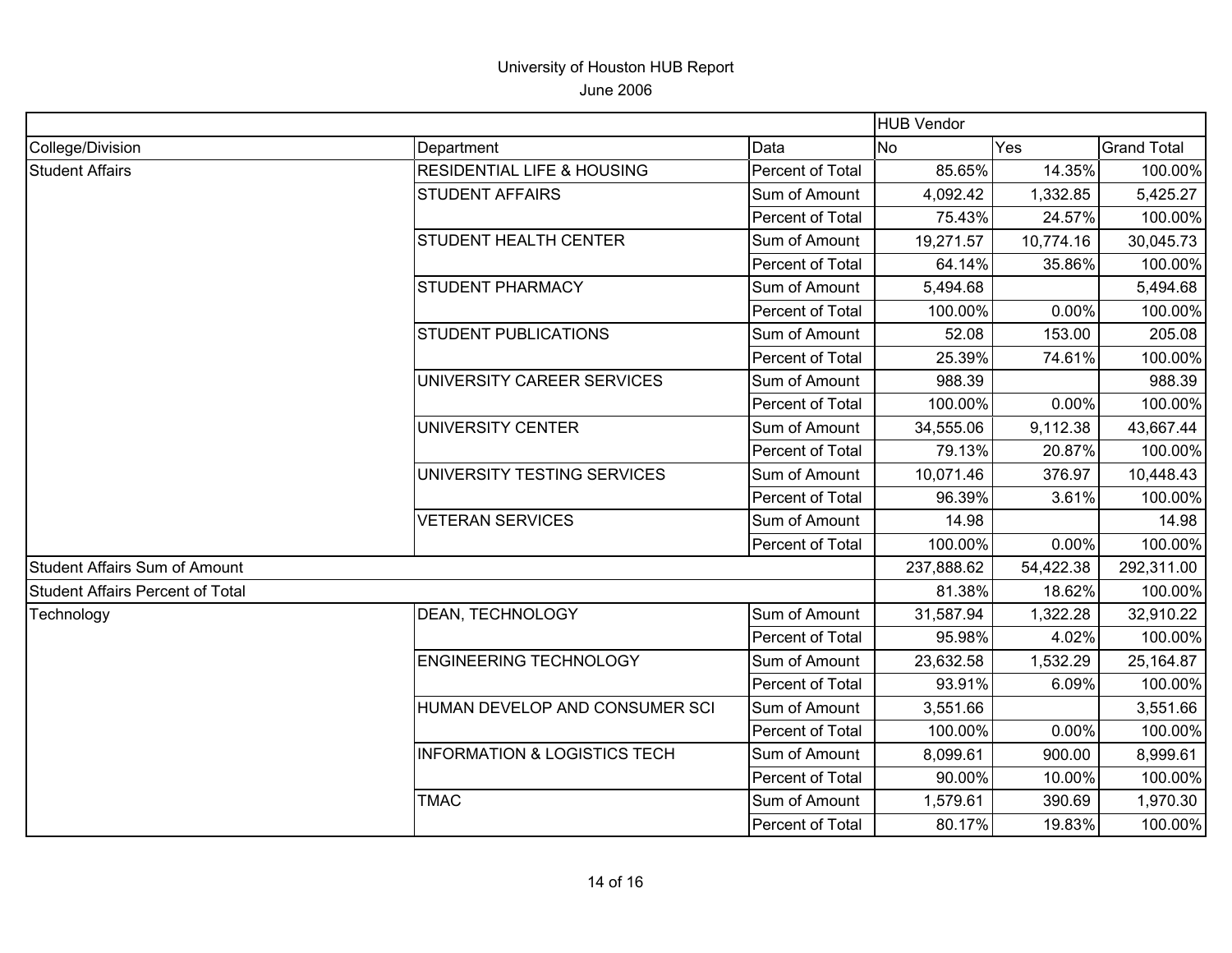|                                      |                                   |                  | <b>HUB Vendor</b> |          |                    |
|--------------------------------------|-----------------------------------|------------------|-------------------|----------|--------------------|
| College/Division                     | Department                        | Data             | No                | Yes      | <b>Grand Total</b> |
| Technology Sum of Amount             |                                   |                  | 68,451.40         | 4,145.26 | 72,596.66          |
| <b>Technology Percent of Total</b>   |                                   |                  | 94.29%            | 5.71%    | 100.00%            |
| <b>University Advancement</b>        | ADVANCEMENT INFORMATION SVCS      | Sum of Amount    | 799.19            | 185.67   | 984.86             |
|                                      |                                   | Percent of Total | 81.15%            | 18.85%   | 100.00%            |
|                                      | <b>ANNUAL GIVING</b>              | Sum of Amount    | 117,775.98        | 36.88    | 117,812.86         |
|                                      |                                   | Percent of Total | 99.97%            | 0.03%    | 100.00%            |
|                                      | <b>CREATIVE SERVICES</b>          | Sum of Amount    | 22,068.92         | 460.69   | 22,529.61          |
|                                      |                                   | Percent of Total | 97.96%            | 2.04%    | 100.00%            |
|                                      | <b>DEVELOPMENT</b>                | Sum of Amount    | 2,075.39          | 2,121.17 | 4,196.56           |
|                                      |                                   | Percent of Total | 49.45%            | 50.55%   | 100.00%            |
|                                      | <b>DEVELOPMENT RESEARCH</b>       | Sum of Amount    | 2,170.40          |          | 2,170.40           |
|                                      |                                   | Percent of Total | 100.00%           | 0.00%    | 100.00%            |
|                                      | <b>DONOR &amp; ALUMNI RECORDS</b> | Sum of Amount    | 787.98            | 609.91   | 1,397.89           |
|                                      |                                   | Percent of Total | 56.37%            | 43.63%   | 100.00%            |
|                                      | <b>EXTERNAL COMMUNICATIONS</b>    | Sum of Amount    | 5,012.77          | 35.95    | 5,048.72           |
|                                      |                                   | Percent of Total | 99.29%            | 0.71%    | 100.00%            |
|                                      | INTERNAL COMMUNICATIONS           | Sum of Amount    | 4,209.87          | 223.30   | 4,433.17           |
|                                      |                                   | Percent of Total | 94.96%            | 5.04%    | 100.00%            |
|                                      | <b>MARKETING</b>                  | Sum of Amount    | 2,118.08          | 418.04   | 2,536.12           |
|                                      |                                   | Percent of Total | 83.52%            | 16.48%   | 100.00%            |
|                                      | <b>PLANNED GIVING</b>             | Sum of Amount    | 19,128.96         | 59.86    | 19,188.82          |
|                                      |                                   | Percent of Total | 99.69%            | 0.31%    | 100.00%            |
|                                      | <b>PUBLIC AFFAIRS</b>             | Sum of Amount    | 4,885.56          | 475.54   | 5,361.10           |
|                                      |                                   | Percent of Total | 91.13%            | 8.87%    | 100.00%            |
|                                      | UNIVERSITY ADVANCEMENT            | Sum of Amount    | 9,088.56          | 2,395.00 | 11,483.56          |
|                                      |                                   | Percent of Total | 79.14%            | 20.86%   | 100.00%            |
|                                      | UNIVERSITY ADVANCEMENT SUPPORT    | Sum of Amount    | 1,479.76          |          | 1,479.76           |
|                                      |                                   | Percent of Total | 100.00%           | 0.00%    | 100.00%            |
| University Advancement Sum of Amount |                                   |                  | 191,601.42        | 7,022.01 | 198,623.43         |